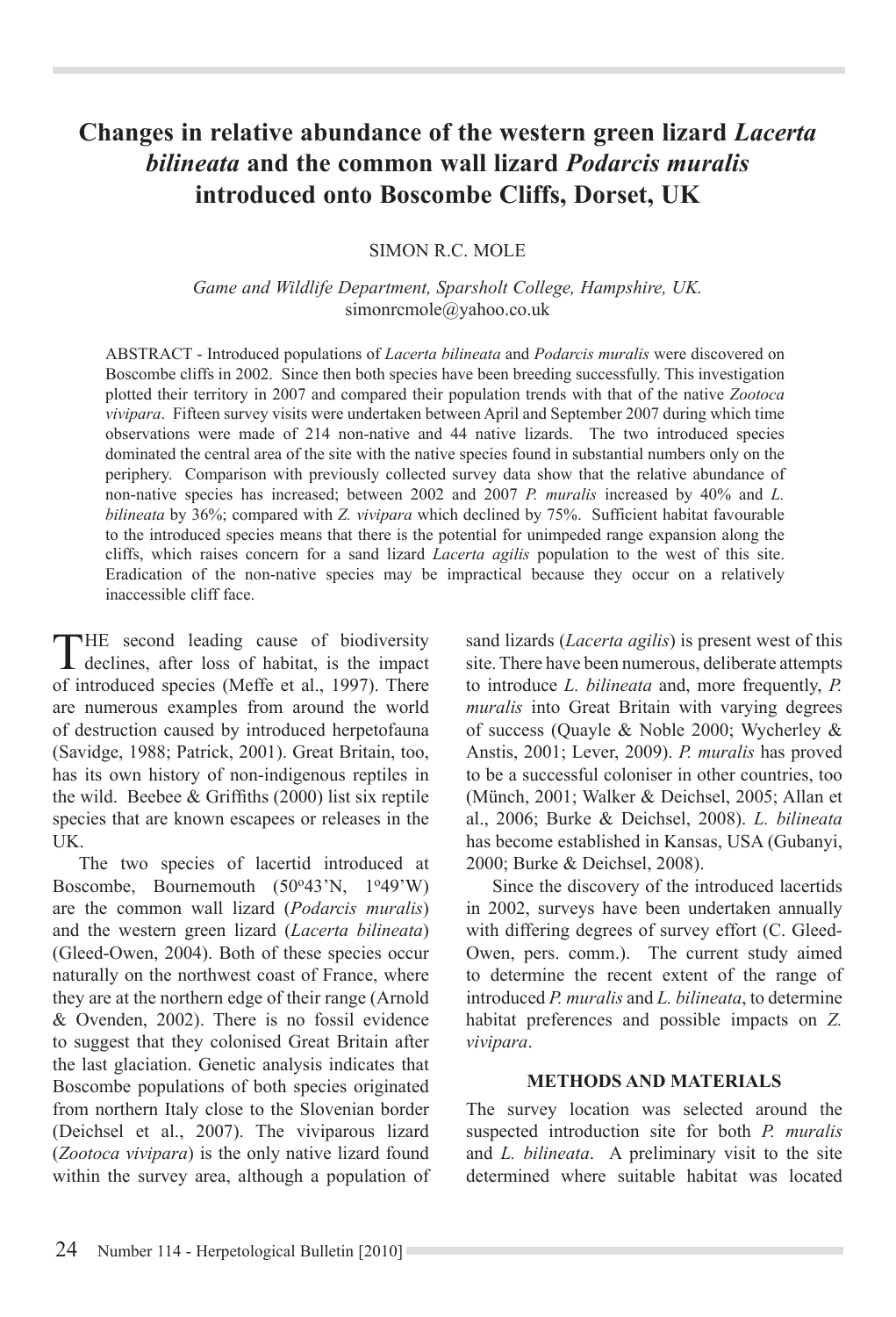

**Figure 1.** An aerial photograph of the survey site (outlined) showing locations of sightings of *Lacerta bilineata* (green dots), *Podarcis muralis* (yellow dots) and *Zootoca vivipara* (brown dots).

and this information was transposed onto an aerial photograph. Suitable habitat comprised mature gorse (*Ulex europaeus*) thickets, marram grass (*Ammophila arenaria*) tussocks and herbaceous vegetation covering the cliff edge. Between these habitat patches comprised open, short sward grassland which is unfavourable for the species in question. A transect was plotted to cover as much of the suitable habitat as possible and 15 surveys were carried out from April to September 2007. For each lizard observed, location was recorded using a hand-held global positioning system (GPS). Four age cohorts were identified: neonate (juveniles born in 2007), juvenile (less than a year old, but excluding neonates), immature (over one year but not showing full adult markings) and adult. When species identification could not be made positively, sightings were not recorded. Lizard sightings were plotted onto the geographical information system software MapInfo© to illustrate the number of individuals seen and their location within the survey area (Fig. 1).

Historical data of lizard sightings between 2002 and 2006 were supplied by the Herpetological Conservation Trust (now Amphibian and Reptile Conservation). These records are, however, random sightings rather than data gathered during systematic survey.

#### **RESULTS**

During fifteen surveys two hundred and fifty-eight lizard sightings were recorded. (*L. bilineata* n =

104, *P. muralis* n = 110, *Z. vivipara* n = 44). For a clearer geographic representation thematic maps were generated in MapInfo©. The survey area was arbitrarily split into polygons with smaller polygons near the centre where the greatest concentrations of sightings occurred (Fig. 2). These maps show *Z. vivipara* at the periphery of the survey area, whilst higher counts of both *L. bilineata* and *P. muralis*  are concentrated around the centre.

The numbers of juveniles observed (Table 1) suggest that *L. bilineata* and *P. muralis* reproduced successfully the previous year, although in 2007 *Z. vivipara* showed the highest breeding success; there were no observations of juvenile *L. bilineata*  and few *P. muralis* from that year.

Examination of the historical and current data reveals changes in the relative abundance of *Z. vivipara* and introduced lacertids (Fig. 3). In 2002 *Z. vivipara* made up 93% of all lizard sightings (mean 5.29 sightings per survey visit) but in 2007 this decreased to 17% (mean 2.93 sightings per survey visit). *L. bilineata* rose from 33% of all sightings in 2003 (no observations of this species were made in 2002) (mean 1.45 sightings per survey visit) to 40% (average 6.8 per survey visit) in 2007 and *P. muralis* increased from 7% in 2002 (mean 0.43 per survey visit) to 43% in 2007 (mean 7.47 per survey visit).

### **DISCUSSION**

Analysis of data has revealed that both *L. bilineata*  and *P. muralis* are firmly established at Boscombe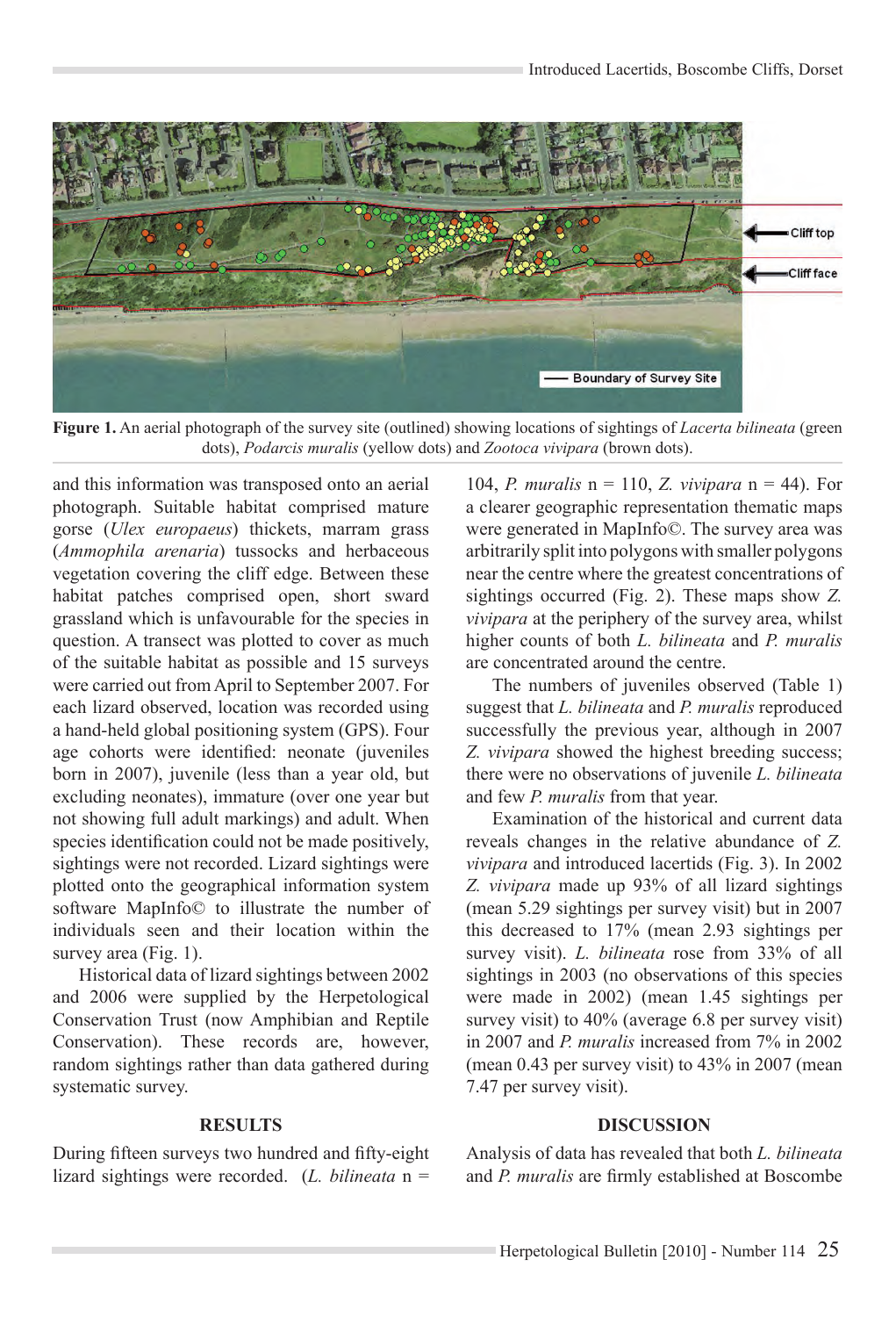

**Figure 2.** Thematic maps of (top) *Lacerta bilineata*, (middle) *Podarcis muralis*, and (bottom) *Zootoca vivipara* counts. Numbers in brackets indicate frequency of counts.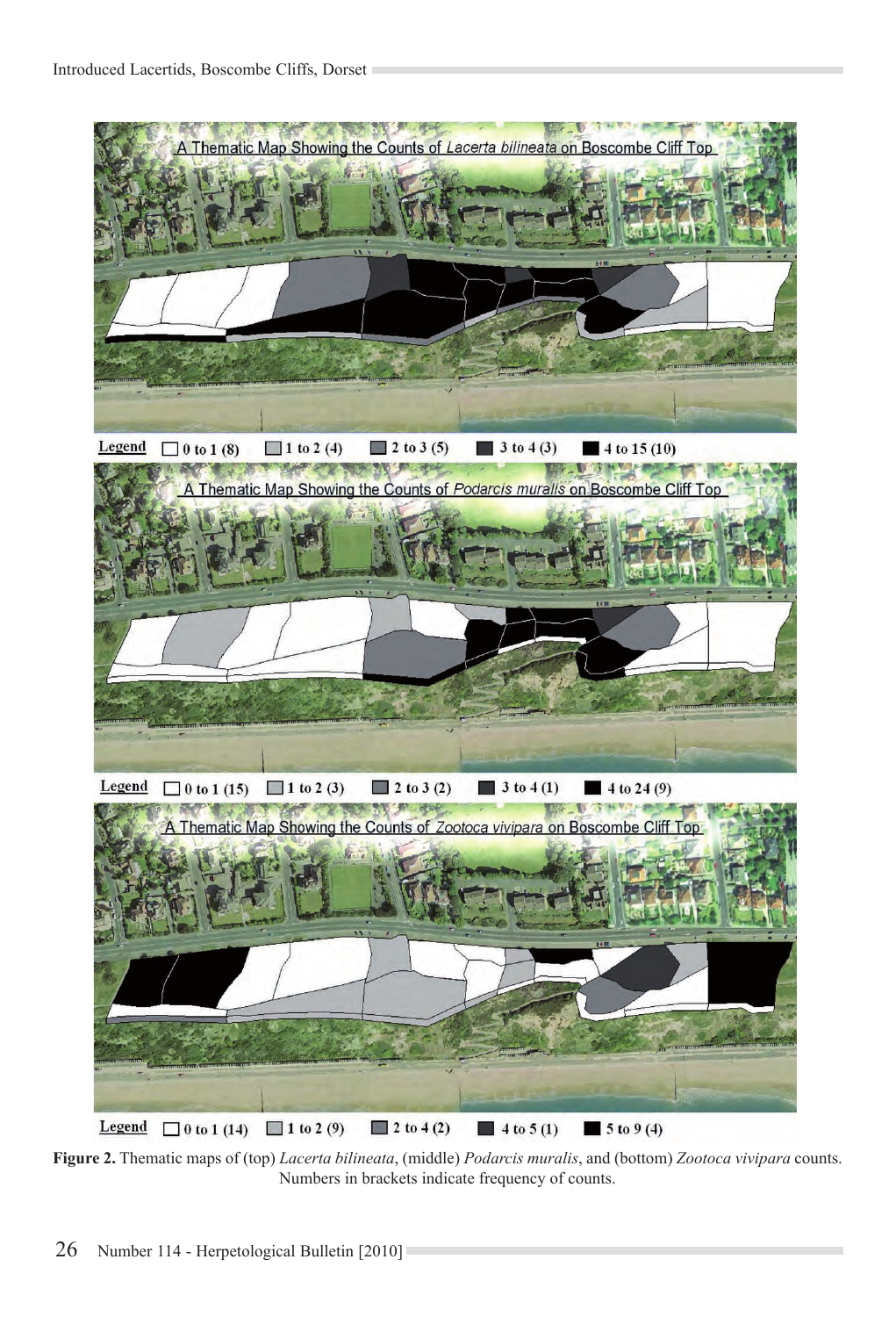|                   | Born/hatched |      |                |    |       |
|-------------------|--------------|------|----------------|----|-------|
| <b>Species</b>    | 2007         | 2006 | Immature Adult |    | Total |
| Zootoca vivipara  |              |      |                | 30 | 44    |
| Lacerta bilineata |              | 11   |                | 84 | 102   |
| Podarcis muralis  |              | 18   |                | 78 | 112   |

**Table 1.** Age cohorts of lizards observed in 2007.

and have been breeding successfully and increasing their range since their introduction in 2002. The optimal habitat within close proximity to the survey site, for all three lacertid species, is likely to be the cliff face, which is southfacing, at a  $45^\circ$  angle, supporting heterogeneous vegetation interspersed with patches of bare sand. *L. bilineata* is most likely moving along the cliff face and spreading from there onto the cliff top, as indicated by the distribution to the west of the site where it has colonised the marram grass verges to the path adjacent to the cliff edge (Fig. 1). *L. bilineata* is more widely distributed over the study area than *P. muralis. P. muralis* has not spread far along the cliff top from the original introduction site. Short distances between gorse patches have been traversed, but not longer distances, over open ground. Nevertheless, additional sightings of *P. muralis* have shown that it has spread further west, and east, of this investigation's boundary, along the cliff face.

It may be argued that the current observations were biased towards seeing *L. bilineata* and *P. muralis* due to the time of day and relatively warm air temperatures under which the surveys were completed i.e. warm sunny days that were ideal for both introduced species. Previous data were collected, however, with the intent of observing non-native species, too. So past observations, and those of this investigation, were conducted under similar conditions, making data comparable.

There are data suggesting that introduced *P. muralis* competitively exclude *Z. vivipara* when the latter is present at a low population density (Münch, 2001). The changes in abundance of introduced lacertids and *Z. vivipara* in the current study are consistent with interspecific competition, as are the thematic distribution maps, which indicate that *Z. vivipara* has been forced to the periphery of the site (Fig. 2). Fig. 4, showing the west of the survey site in 2004 and 2007, demonstrates the displacement of *Z. vivipara* from the centre of the survey area



**Figure 3.** The average numbers of *Lacerta bilineata*, *Podarcis muralis* and *Zootoca vivipara* seen per visit from 2002 to 2007.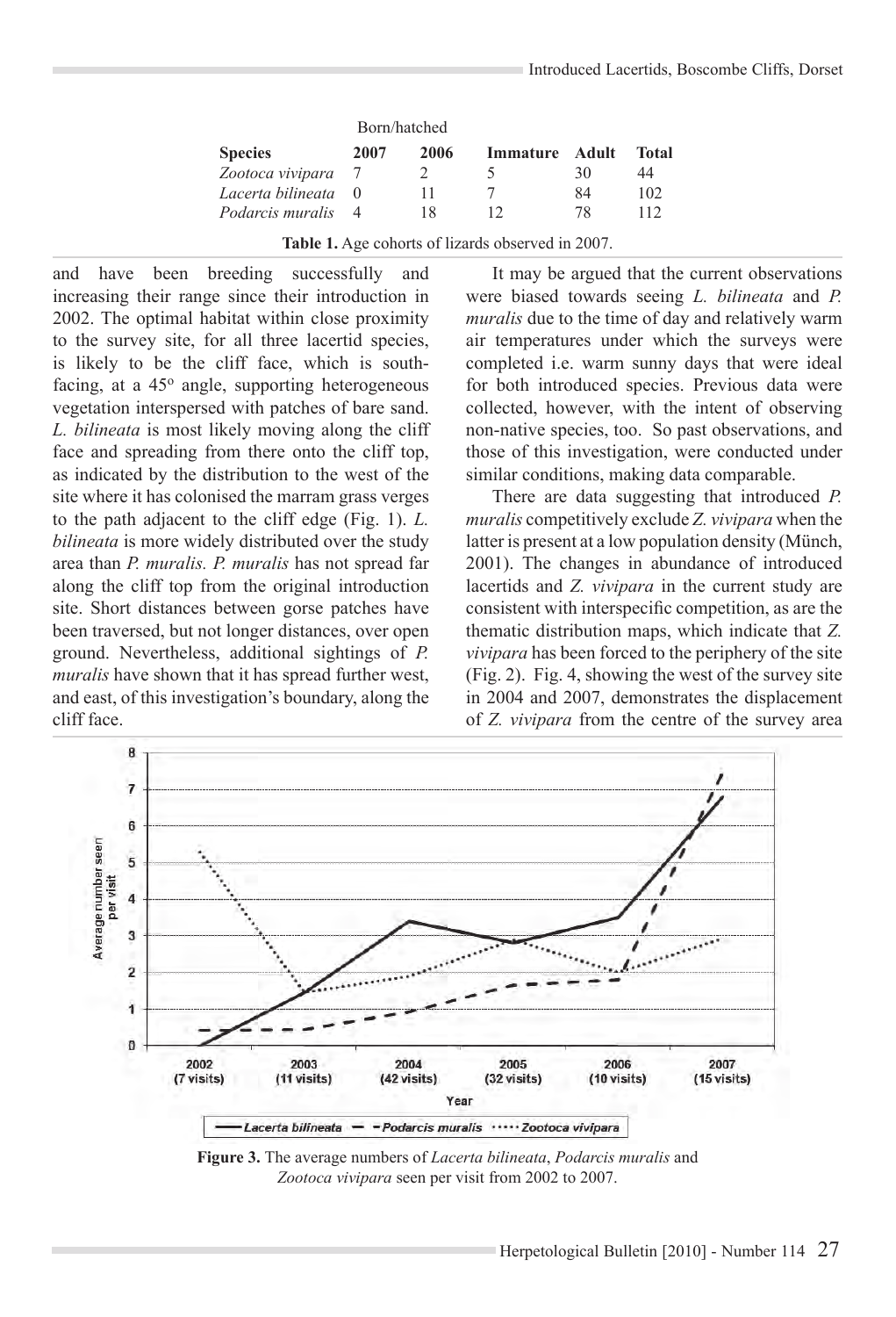

**Figure 4.** Map showing the displacement of *Zootoca vivipara* (brown dots) by *Lacerta bilineata* (green dots) between 2004 (top) and 2007 (bottom).

towards the periphery over this time period.

Climate is likely to affect the future relative success of the lacertids studied. Viviparity gives *Z. vivipara* an advantage in colder climates as it can reproduce more successfully even under poor summer conditions (Uller & Olsson, 2003), but climate change may favour the two non-native lacertids, increasing incubation success, possibly increasing their competitive impacts on *Z. vivipara.*  Colonisation of new areas by the non-native species does not bode well for *Z. vivipara*, nor for the *L. agilis* population further to the west, where it is present only in small numbers.

In 2007 three surveys were conducted in September, when juveniles may be expected to be evident. However, no *L. bilineata* juveniles were recorded and very few *P. muralis*; in contrast to juvenile *Z. vivipara* which were seen in greater numbers (Table 1). This contrasted with the sightings of first year juveniles; of lizards presumed to have hatched in 2006 (which was an especially dry summer), both *L. bilineata* and *P. muralis* were more abundant that *Z. vivipara*. If climate change brings hotter, drier summers it seems likely that recruitment among the non-native populations will continue to be successful and increase, leading to territory expansion, but if summers turn wetter they are unlikely to fare as well.

The cliff habitat from Poole Harbour eastwards to Hengistbury Head is similar to that adjacent to